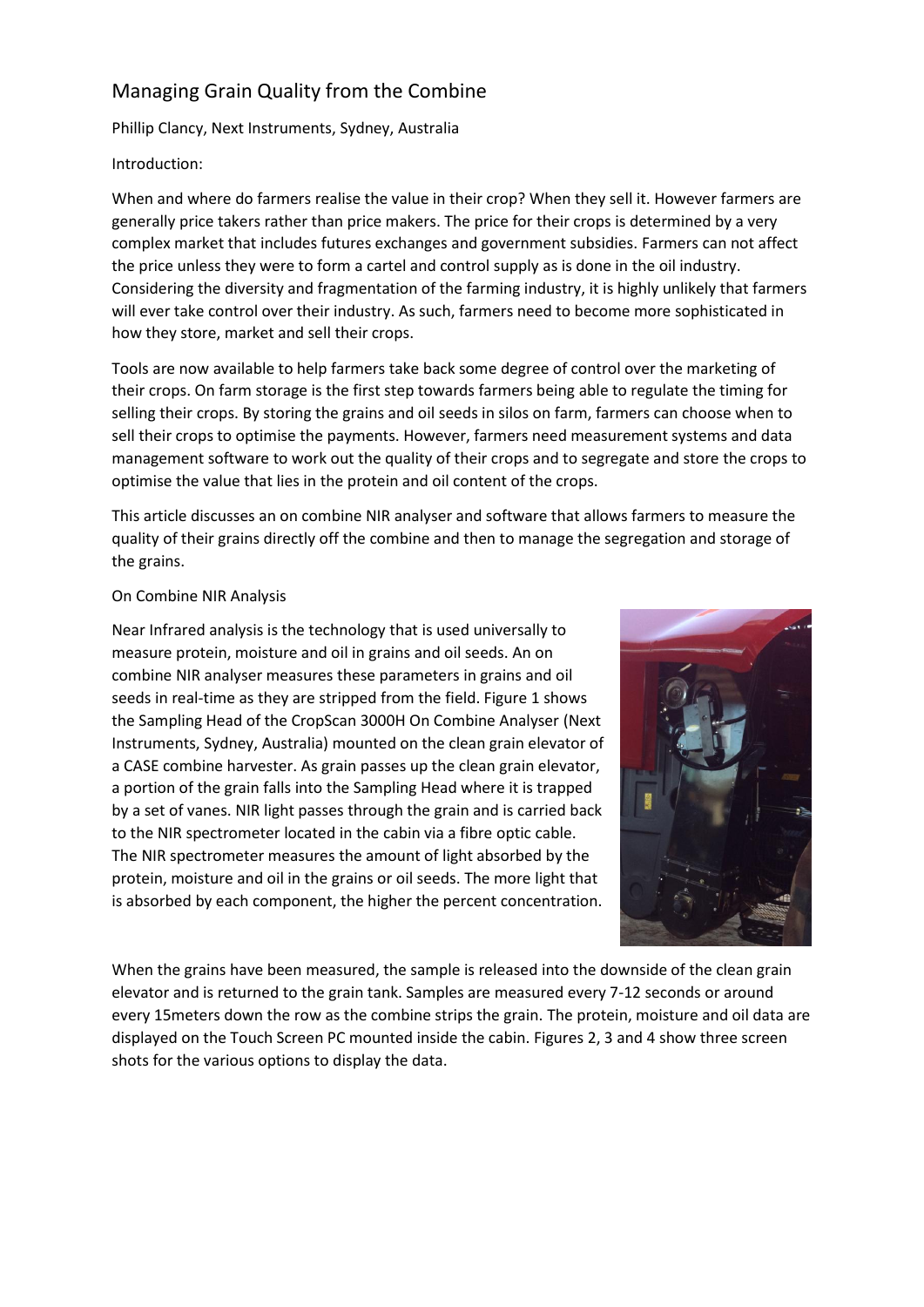

Figure 2. Tabular Data Figure 2. Field Protein Map Figure 4. Trend Plots

The CropScan 3000H has been designed for use by farmers to segregate and blend grain in the field. The tabulated data shown in figure 2, provides the combine operator with a continuous stream of protein, moisture and oil results for each sample analysed. The Paddock Average, Bin Average and Running Average of 5 readings are displayed for all components. By clicking the Field Map button, the screen displays a real-time field map for protein, moisture or oil. Figure 3, shows an example of a protein map for a wheat field in Victoria, Australia. Another click takes the operator to the Trend Plots screen as shown in figure 4. These plots show the progressive results plotted as a time graph.

Recently, new features have been added to the CropScan 3000H software in order to control and direct the grains from the combine into chaser bins, field bins, trucks, silos and bags. Figure 5 shows the available storage bins and the running average of the grain placed in each storage system. Figure 6 shows a screen where the operator can select where the grain is being held and to select where the grain is to be stored. For example, grain in Chaser Bin CB1 is to be placed into Field Bin FB1. The running average for the components in FB1 will be upgraded when the contents of CB1 are placed into it.



Figure 5. Schematic of the Available Storage Figure 6. Grain Transfer Screen.

The next new function is the Blending Calculator, figure 7. This screen allows the operator to automatically compute the affect of blending grain from two or more storage systems into another silo. The sliders allow the operator to quickly adjust the tonnes of grain from each storage system that are to be placed into the collection storage system. For example, 29 tonne of wheat from CB1 with a protein content of 12% when blended with 70 tonne of wheat from the Mother Bin with protein



nding

Calculato

Split

content of 10% is placed into Field Bin2 would produce 99 tonne of wheat with an average protein content of 10.6%. In effect the ASW wheat from the Mother Bin was blended up to APW using grain from Chaser Bin1. The Blending Calculator is intended to take the guesswork out of in field blending.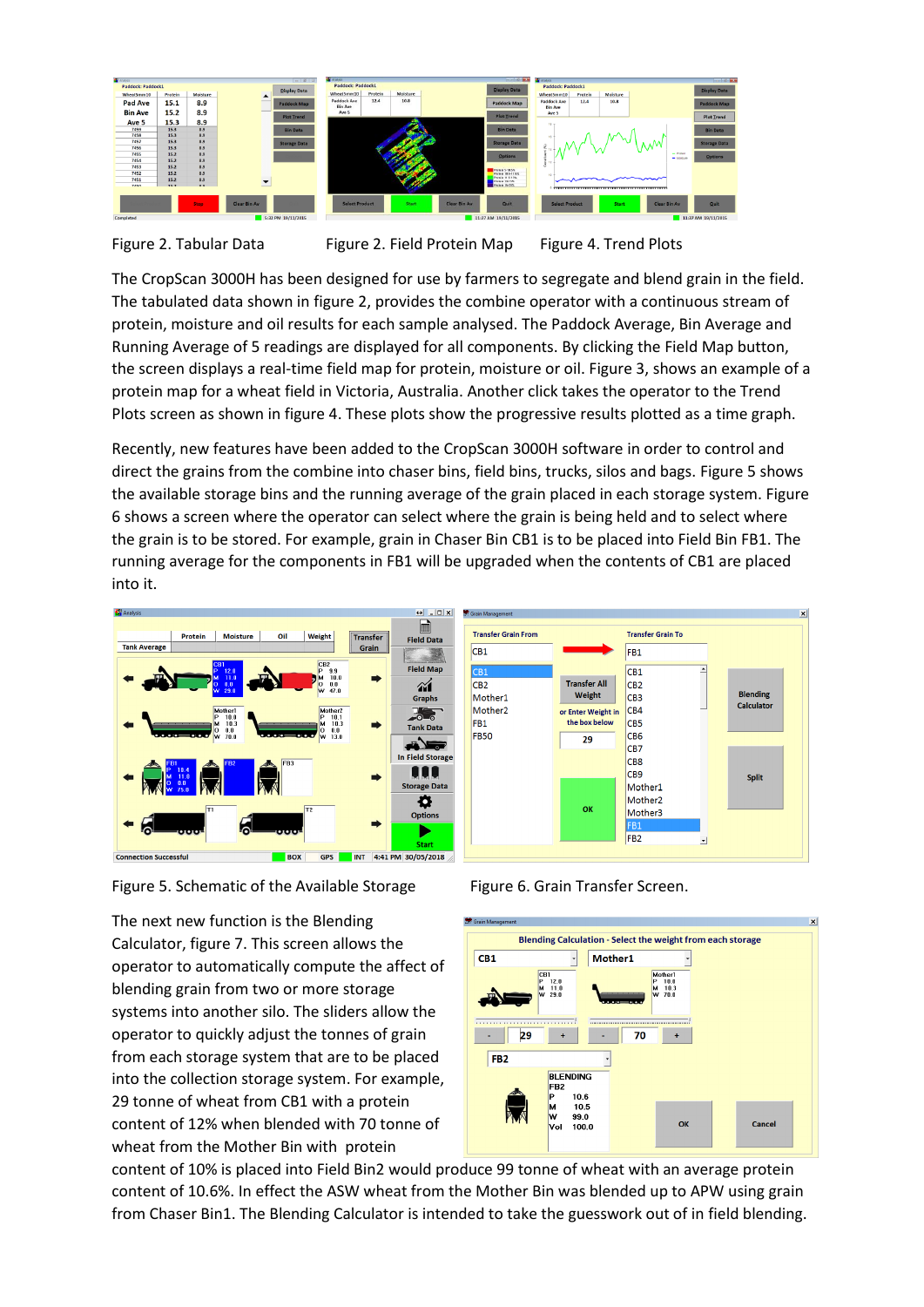Once the operator presses the OK button, the data is sent to the CropNet internet web site. From the CropNet web site, the farmer or anyone he provides access, can view the data using a Smart Phone, Tablet or PC. The data can then be downloaded to a PC running the CropNet Grain Data Management Software.

### CropNet Grain Data Management Software

To complete the process, the CropNet Grain Data Management software provides a complete package to record and manage grain stored on farm. CropNet sets up a virtual on farm storage system that shows all the silos, bunkers, sheds etc that a farmer has on his farm. Once the data from the combine has been downloaded, it propagates the virtual storage locations as shown in figure 8. As grain is stored into each silo or storage system, the running average data for tonnage, protein, moisture, oil and other parameters are updated. By clicking onto a specific storage system then the running averages are shown on the PC, figure 9. The spreadsheet shows a record of every load of grain that has been stored in the specific storage system. Clicking the Graph button displays the Trend Plots for each parameter.



Figure 8. Virtual On Farm Storage Figure 9. Specific Storage System Data Figure 10. Plots for Each Parameter

After harvest the CropNet Grain Data Management software provides the farmer with a means of managing the sale of their grain. Contracts can be listed and as grain is out loaded from the storage systems, the price and value of the grain is recorded, as well as the corrections to the running

averages. The farmer can simply click onto any storage system and display the value of the grain stored in the system. By selecting each contract the farmer can see how much grain has been shipped, the price received and the income from the contract. The summary sheets show the total value for the grain stored on farm. Figure 11 shows the plot of the 25 x 40 tonne loads that were stored in silo 2.



# Marketing Grain Off Farm.

A farmer in Euston, NSW, Australia, has used the CropScan 3000H for several years to manage his grain as it is stripped in the field. Mr Luke Follett crops wheat, lupins and barley on 8000 hectares and operate two CASE Model 8900 combines. One combine is fitted with a CropScan 3000H. The combine operator uses the Protein Bin Average to direct the chaser bin driver to segregate the grain as it stripped. They segregate the grain into field bins and then load trucks to take the grain back to their 6 x 1000 tonne on farm silos, figure 11. The objective is to harvest the grain and store it in silos based on the grade, i.e., ASW, APW, H2 and H1 wheat as well as Malt Barley vs. Feed Barley. As the grains are being delivered to the silos, the data for each truck load is sent to the CropNet web site. The tonnage and running average for each silo is stored in the CropNet web site whereby it can be accessed by a Smart Phone, Tablet or PC.